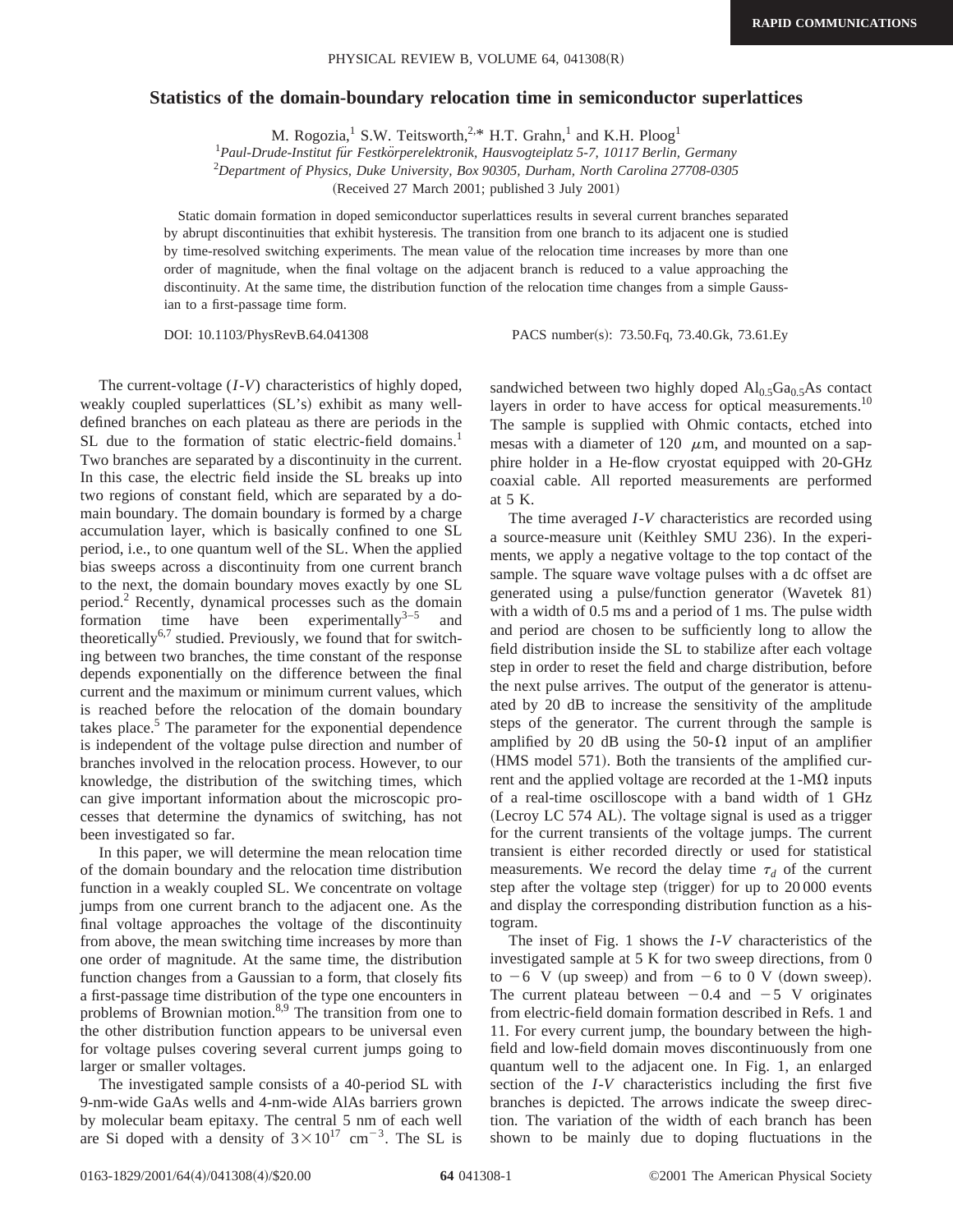

FIG. 1. Time-averaged *I*-*V* characteristics of the first five branches  $(1, 2, 3, 4, 5)$  for up sweep and down sweep between 0 and  $-6$  V as indicated by the arrows at 5 K. The full *I*-*V* characteristics for both sweep directions is shown in the inset.

wells.<sup>12–14</sup> In this work we will focus on the switching times between the third and fourth current branch.

Typical time traces for switching from a fixed initial voltage on the third branch ( $V_0 = -709$  mV) to several final voltages  $V_1$  on the fourth branch are shown in Fig. 2.  $V_0$  and the  $V_1$  values labeled A to F are marked in the *I*-*V* characteristics in the inset. After switching the voltage, the current increases immediately to a value corresponding to the unstable part of the third branch, i.e., to a value, that can be reached by linear continuation of the third branch beyond the



FIG. 2. Typical time traces for switching from  $V_0$  on branch 3 to different voltages (*A* to *F*) on branch 4. The switching time  $\tau$  is indicated for case *B*. The closer the final voltage is to the beginning of the fourth branch, the longer the switching time. The inset displays the time-averaged  $I-V$  characteristics indicating  $V_0$  and the different final voltages  $V_1$  labeled  $A$  to  $F$ .



FIG. 3. Average value  $\bar{\tau}$  (dots) and width  $\sigma$  (open squares) of the distribution of the relocation times for switching from  $V_0$ =  $-650$  mV on branch 3 to different final voltages on the branch 4. The insets show two examples of the distribution functions measured at a voltage of  $V_1 = -732$  and  $-752.5$  mV.

current jump. For large voltage jumps  $(cf. F in Fig. 2)$ , the current reaches its final value on the fourth branch on a time scale of a few hundred nanoseconds. If  $V_1$  is reduced approaching the voltage of the current jump for the up sweep, the current is almost constant (with a slight decrease) over a delay time  $\tau_d$ , until it changes rapidly with a switching time  $\tau_s$ . In fact, when the current value during  $\tau_d$  falls below a critical level, the current switches to its final value. The switching time increases by a factor of 3.5 going from *F* to *A*. However,  $\tau_d$  increases from 200 ns for large values of  $V_1$ up to more than 20  $\mu$ s for  $V_1$  just above the current jump of the up sweep  $(F$  to  $A$  in Fig. 2).

In order to analyze the delay times in terms of their statistics, we have directly measured the distribution functions using the built-in functions of the oscilloscope. Two examples are shown as insets in Fig. 3. There is a very pronounced change in the shape of the distribution function going from larger to smaller values of  $|V_1|$ . The main part of Fig. 3 shows the averaged response times  $\overline{\tau}$  (dots) and the respective widths  $\sigma$  (open squares) of the distributions on a logarithmic scale as a function of  $V_1$ . Both strongly increase with decreasing  $|V_1|$  (*F* to *A* in Fig. 2). For values of  $V_1$  far away from the current jump, the distribution function becomes very narrow (cf. inset for  $V_1 = -752.5$  mV in Fig. 3) and exhibits a symmetric, Gaussian-like shape. However, for values of  $V_1$  close to the current jump, the distribution function has a completely different, asymmetric shape with a steep increase at shorter times and a broad tail at longer times (cf. inset for  $V_1 = -732.0$  mV in Fig. 3). Note that also the time scale has changed by more than one order of magnitude. The fits through the data points of the distribution functions will be discussed later.

In previous experiments,  $3,4,6$  the bias was changed from 0 V to its final value in order to study the formation of the domains, i.e., the boundary is moving over many SL periods. Here, we investigate the relocation of the domain boundary over a single period so that the domains are already formed by applying a finite bias  $V_0$ . However, in contrast to Ref. 5, we are now interested in the switching time distribution and its dependence on the final voltage  $V_1$ . Our results can be interpreted in the following way. When  $V_1$  is located on the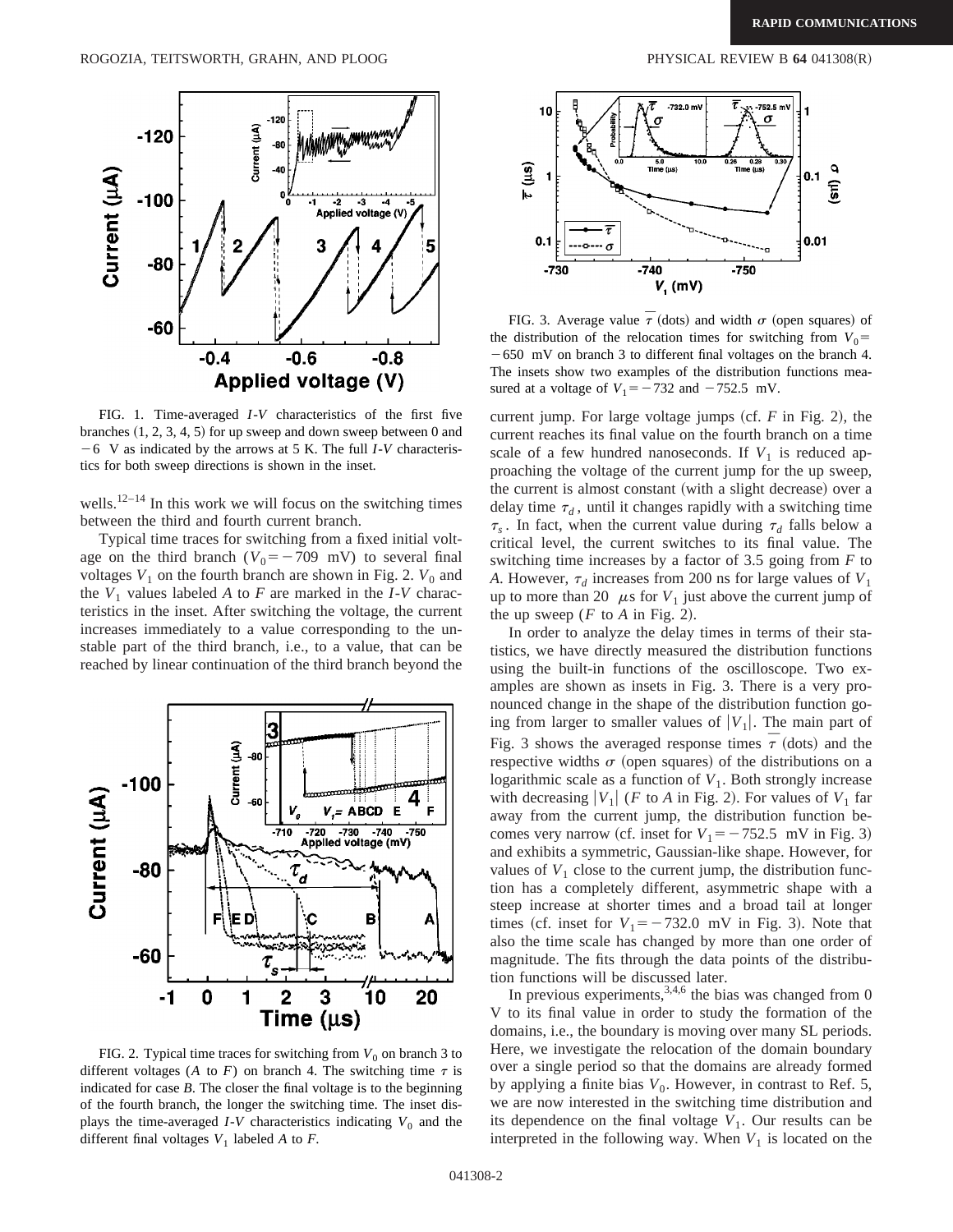next higher branch, the domain boundary first remains in the same well. The current increases beyond the maximum of the initial branch of the *I*-*V* characteristic as seen in Fig. 2. Theoretical calculations by Carpio *et al.*<sup>15</sup> and Amann *et al.*<sup>7</sup> predict that for this current value the accumulation layer monopole can move against the flow of electrons, i.e., *upstream*. The field and charge profiles first begin to change without any spatial relocation of the charge accumulation layer itself. However, the center of mass of the total charge distribution moves upstream. During this time  $\tau_d$ , the current remains almost constant. However, this intermediate state is metastable, because the center of mass of the charge distribution and the position of the charge accumulation layer are located in different wells of the SL. When the distance between the center of mass of the charge distribution and the accumulation layer reaches a critical value, the charge accumulation layer moves almost instantaneously to the adjacent well. The switching time  $\tau_s$  can be estimated from current oscillation measurements, where the relocation of the domain boundary was observed as periodic spikes with a frequency of about 10 MHz.<sup>16</sup> Since the same sample exhibits current self-oscillations with spikes for the opposite polarity, a typical switching time should be of the order of 100 ns.

The time to reach this critical charge distribution depends on stochastic processes with a certain distribution, e.g., the uncertainty of the exact value of  $V_1$  and scattering effects. For large voltage jumps, the change of the electric field distribution in the sample is relatively large so that the center of mass of the charge distribution is strongly accelerated and the critical charge distribution is only reached after a few stochastic processes. The resulting delay time  $\tau_d$  is short and the corresponding time distribution symmetric and Gaussian. However, for values of  $V_1$  close to the current jump, the field does not deviate very much from a stable distribution. At the same time, the center of mass of the charge distribution will be accelerated much less. Therefore, the system is expected to be much more sensitive to stochastic processes such as shot noise.<sup>17</sup> Hence, both the mean value of  $\tau_d$  as well as the width of the time distribution increase. The current switches, when the critical charge distribution is reached *for the first time*. In fact, we consider a distribution function that describes the probability for a particle to reach  $y=0$  starting from  $y_0$  for the first time in a time between *t* and  $t + dt$  by a random walk. $8$  It is usually referred to as the first-passage time (FPT) distribution function. It is important to keep in mind that the variable *y* corresponds to the charge density in the quantum well associated with the domain wall.

After normalizing the measured time distributions (area equal to 1), we fit them at large values of  $V_1$  with a Gaussian function of the form

$$
W(t, \overline{\tau}, \sigma)dt = \frac{1}{\sigma\sqrt{2\pi}}\exp\left(-\frac{(t-\overline{\tau})^2}{2\sigma^2}\right)dt,\tag{1}
$$

where  $\bar{\tau}$  and  $\sigma$  denote the mean value and width, respectively, being the two parameters used in the fits. The resulting distribution function is shown in the inset of Fig. 3 for  $V_1 = -752.5$  mV. Note that a Gaussian would be expected,



FIG. 4. Measured probability distribution functions fitted with a FPT (solid) and a Gaussian (dashed) distribution for the two final voltages (a)  $-752.5$  mV and (b)  $V_1 = -732.0$  vs normalized time.

when there is an effective Brownian potential that has only one local minimum. The motion towards that minimum is essentially deterministic and fast.

For small values of  $V_1$  close to the current jump, we used the FPT distribution function of the form

$$
W(t, y', \beta)dt = \sqrt{y'\frac{2\beta}{\pi}} \exp\left(-\frac{\beta}{2}y'z^2\right)dz
$$
 (2)

with

$$
y' = y_0^2/D
$$
 and  $z = \frac{1}{\sqrt{\exp(2\beta t) - 1}}$ . (3)



FIG. 5. Ratio of  $\chi^2_{\text{Gauss}}$  to  $\chi^2_{\text{FPT}}$  as a function of final voltage on branch 4. A transition happens at about 735 mV, where the ratio is about unity and the slope of the fitting line changes. The inset displays the dependence of the fitting parameters  $\beta$  (triangles) and  $y'$  (circles) on  $V_1$  for the regime, where the above ratio is larger than one.